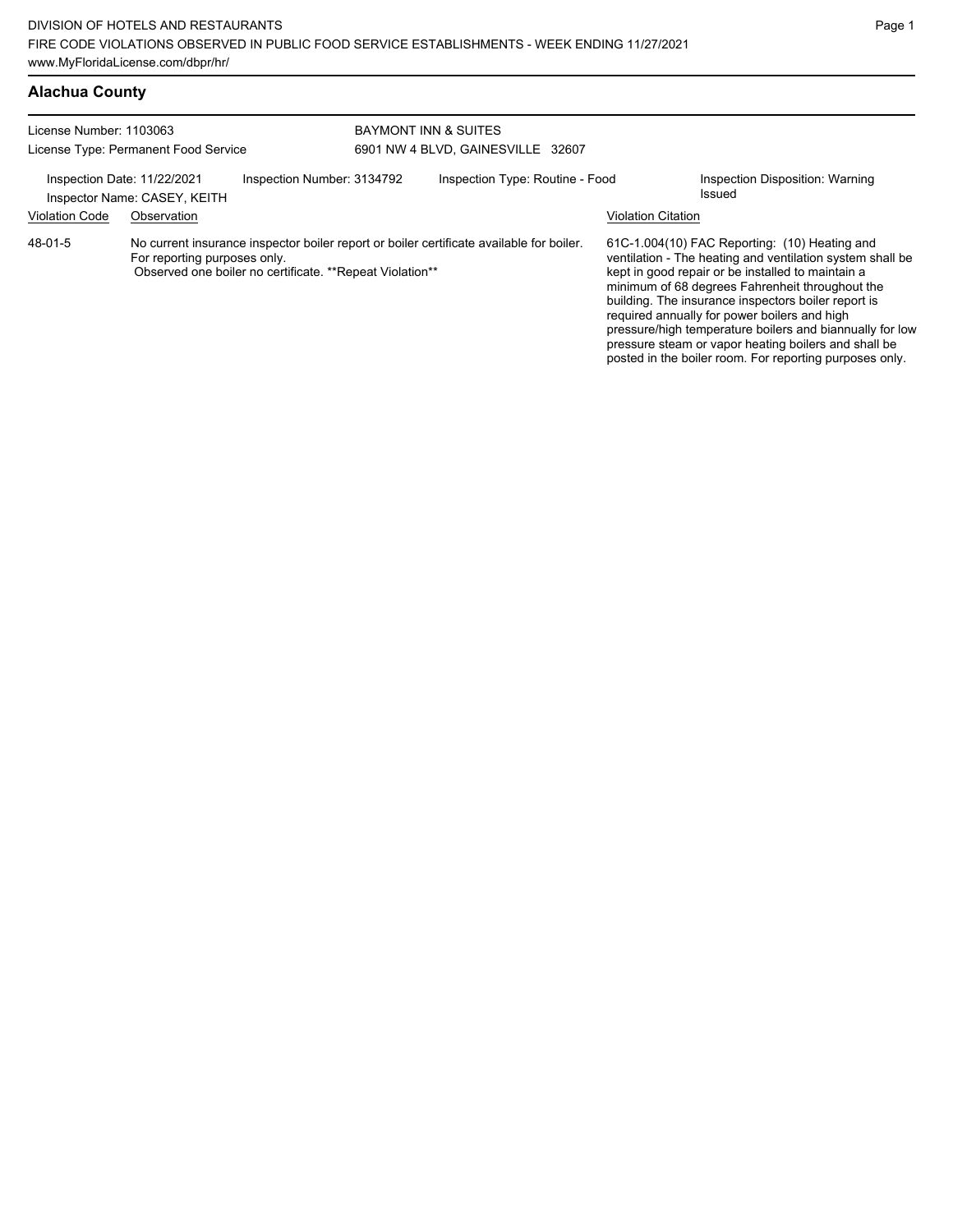| License Number: 1200050                                                                       |                                                                                                                                                                                                                           |  |                                                                                    | <b>MCDONALDS</b>                |  |                                                                                                                                                                                                                                                                                                                                                                                                                                              |                                                                        |  |
|-----------------------------------------------------------------------------------------------|---------------------------------------------------------------------------------------------------------------------------------------------------------------------------------------------------------------------------|--|------------------------------------------------------------------------------------|---------------------------------|--|----------------------------------------------------------------------------------------------------------------------------------------------------------------------------------------------------------------------------------------------------------------------------------------------------------------------------------------------------------------------------------------------------------------------------------------------|------------------------------------------------------------------------|--|
| License Type: Permanent Food Service                                                          |                                                                                                                                                                                                                           |  |                                                                                    | 1381 S 6 ST, MACCLENNY 32063    |  |                                                                                                                                                                                                                                                                                                                                                                                                                                              |                                                                        |  |
| Inspection Number: 3171147<br>Inspection Date: 11/19/2021<br>Inspector Name: BAILEY, KIMBERLY |                                                                                                                                                                                                                           |  | Inspection Type: Complaint Full<br>complaint recommended                           |                                 |  | <b>Inspection Disposition: Administrative</b>                                                                                                                                                                                                                                                                                                                                                                                                |                                                                        |  |
| <b>Violation Code</b><br>Observation                                                          |                                                                                                                                                                                                                           |  |                                                                                    |                                 |  | <b>Violation Citation</b>                                                                                                                                                                                                                                                                                                                                                                                                                    |                                                                        |  |
| 46-04-4                                                                                       | Exit door locked. For reporting purposes only.<br>Side exit door is locked. Lock is broken. Lock smith has been called.<br>Recommend putting a sign up so that your guest will know they cannot exit<br>through the door. |  |                                                                                    |                                 |  | 509.032(2)(d) FS Reporting: (d) The division, or its<br>agent, shall notify the local firesafety authority or the<br>State Fire Marshal of any readily observable violation of<br>a rule adopted under chapter 633 which relates to public<br>lodging establishments or public food establishments,<br>and the identification of such violation does not require<br>any firesafety inspection certification. For reporting<br>purposes only. |                                                                        |  |
| License Number: 1200166                                                                       |                                                                                                                                                                                                                           |  | LAREDO'S                                                                           |                                 |  |                                                                                                                                                                                                                                                                                                                                                                                                                                              |                                                                        |  |
|                                                                                               | License Type: Permanent Food Service                                                                                                                                                                                      |  | 698F W MACCLENNY AVE, MACCLENNY 32063                                              |                                 |  |                                                                                                                                                                                                                                                                                                                                                                                                                                              |                                                                        |  |
| Inspection Number: 3157778<br>Inspection Date: 11/22/2021<br>Inspector Name: BAILEY, KIMBERLY |                                                                                                                                                                                                                           |  |                                                                                    | Inspection Type: Routine - Food |  |                                                                                                                                                                                                                                                                                                                                                                                                                                              | <b>Inspection Disposition: Administrative</b><br>complaint recommended |  |
| <b>Violation Code</b>                                                                         | Observation                                                                                                                                                                                                               |  |                                                                                    |                                 |  | <b>Violation Citation</b>                                                                                                                                                                                                                                                                                                                                                                                                                    |                                                                        |  |
| 45-02-4<br>sink in kitchen.                                                                   |                                                                                                                                                                                                                           |  | Portable fire extinguisher gauge in red zone. For reporting purposes only. By prep |                                 |  | 509.032(2)(d) FS Reporting: (d) The division, or its<br>agent, shall notify the local firesafety authority or the<br>State Fire Marshal of any readily observable violation of                                                                                                                                                                                                                                                               |                                                                        |  |

State Fire Marshal of any readily observable viol a rule adopted under chapter 633 which relates to public lodging establishments or public food establishments, and the identification of such violation does not require any firesafety inspection certification. For reporting purposes only.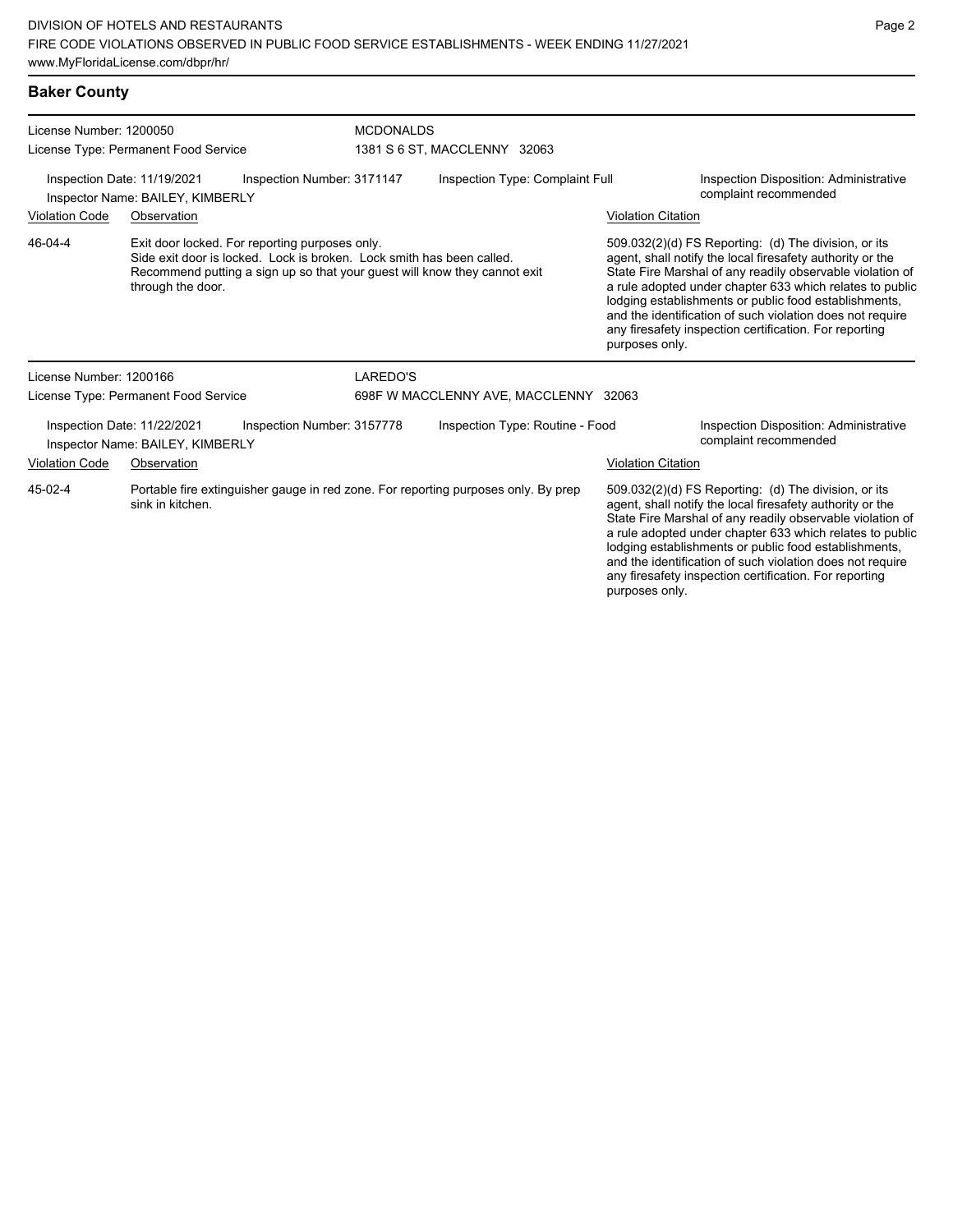| <b>Brevard County</b>                                                                                                                                                                 |                                                                                                                                                                                                                                                                                                                                                                                                                                                                                                                          |                            |  |                                                                       |                                                                                                                                                                                                                                                                                                                                                                                                                                              |                                           |  |  |  |
|---------------------------------------------------------------------------------------------------------------------------------------------------------------------------------------|--------------------------------------------------------------------------------------------------------------------------------------------------------------------------------------------------------------------------------------------------------------------------------------------------------------------------------------------------------------------------------------------------------------------------------------------------------------------------------------------------------------------------|----------------------------|--|-----------------------------------------------------------------------|----------------------------------------------------------------------------------------------------------------------------------------------------------------------------------------------------------------------------------------------------------------------------------------------------------------------------------------------------------------------------------------------------------------------------------------------|-------------------------------------------|--|--|--|
| License Number: 1504984                                                                                                                                                               |                                                                                                                                                                                                                                                                                                                                                                                                                                                                                                                          |                            |  | PORT CANAVERAL YACHT CLUB INC.<br>910 MULLET RD, CAPE CANAVERAL 32920 |                                                                                                                                                                                                                                                                                                                                                                                                                                              |                                           |  |  |  |
|                                                                                                                                                                                       | License Type: Permanent Food Service                                                                                                                                                                                                                                                                                                                                                                                                                                                                                     |                            |  |                                                                       |                                                                                                                                                                                                                                                                                                                                                                                                                                              |                                           |  |  |  |
| Inspection Date: 11/22/2021<br>Inspection Number: 3104459<br>Inspector Name: HICKS, GEORGE RANDY                                                                                      |                                                                                                                                                                                                                                                                                                                                                                                                                                                                                                                          |                            |  | Inspection Type: Routine - Food                                       | Inspection Disposition: Call Back -<br>Extension given, pending                                                                                                                                                                                                                                                                                                                                                                              |                                           |  |  |  |
| <b>Violation Code</b><br>Observation                                                                                                                                                  |                                                                                                                                                                                                                                                                                                                                                                                                                                                                                                                          |                            |  |                                                                       | <b>Violation Citation</b>                                                                                                                                                                                                                                                                                                                                                                                                                    |                                           |  |  |  |
| 45-04-4                                                                                                                                                                               | - From initial inspection : Use of cooking equipment producing grease laden<br>vapors/smoke with no hood suppression system installed. Notified Fire AHJ. For<br>reporting purposes only. Using table top fryer without fan on. Educated employee<br>that fan must be on. . Downstairs room behind bar observed frying pan and table<br>top fryer that I was told is used on weekends for wings, cheesesteaks etc. no<br>hood system. **Corrected On-Site** - From follow-up inspection 2021-11-22:<br>**Time Extended** |                            |  |                                                                       | 509.032(2)(d) FS Reporting: (d) The division, or its<br>agent, shall notify the local firesafety authority or the<br>State Fire Marshal of any readily observable violation of<br>a rule adopted under chapter 633 which relates to public<br>lodging establishments or public food establishments,<br>and the identification of such violation does not require<br>any firesafety inspection certification. For reporting<br>purposes only. |                                           |  |  |  |
| License Number: 1505132                                                                                                                                                               |                                                                                                                                                                                                                                                                                                                                                                                                                                                                                                                          |                            |  | <b>JABBER'S BAR &amp; GRILL</b>                                       |                                                                                                                                                                                                                                                                                                                                                                                                                                              |                                           |  |  |  |
|                                                                                                                                                                                       | License Type: Permanent Food Service                                                                                                                                                                                                                                                                                                                                                                                                                                                                                     |                            |  | 4365 GRISSOM PKWY, COCOA 32926                                        |                                                                                                                                                                                                                                                                                                                                                                                                                                              |                                           |  |  |  |
|                                                                                                                                                                                       | Inspection Date: 11/23/2021<br>Inspector Name: HICKS, GEORGE RANDY                                                                                                                                                                                                                                                                                                                                                                                                                                                       | Inspection Number: 3159974 |  | Inspection Type: Routine - Food                                       |                                                                                                                                                                                                                                                                                                                                                                                                                                              | Inspection Disposition: Warning<br>Issued |  |  |  |
| <b>Violation Code</b>                                                                                                                                                                 | Observation                                                                                                                                                                                                                                                                                                                                                                                                                                                                                                              |                            |  |                                                                       | <b>Violation Citation</b>                                                                                                                                                                                                                                                                                                                                                                                                                    |                                           |  |  |  |
| 48-04-4<br>Propane tank (larger than 2.7 lb. water capacity/1 lb. gas capacity) located inside<br>of the building. For reporting purposes only. In roll up door area behind tiki bar. |                                                                                                                                                                                                                                                                                                                                                                                                                                                                                                                          |                            |  |                                                                       | 509.032(2)(d) FS Reporting: (d) The division, or its<br>agent, shall notify the local firesafety authority or the<br>State Fire Marshal of any readily observable violation of                                                                                                                                                                                                                                                               |                                           |  |  |  |

a rule adopted under chapter 633 which relates to public lodging establishments or public food establishments, and the identification of such violation does not require any firesafety inspection certification. For reporting

purposes only.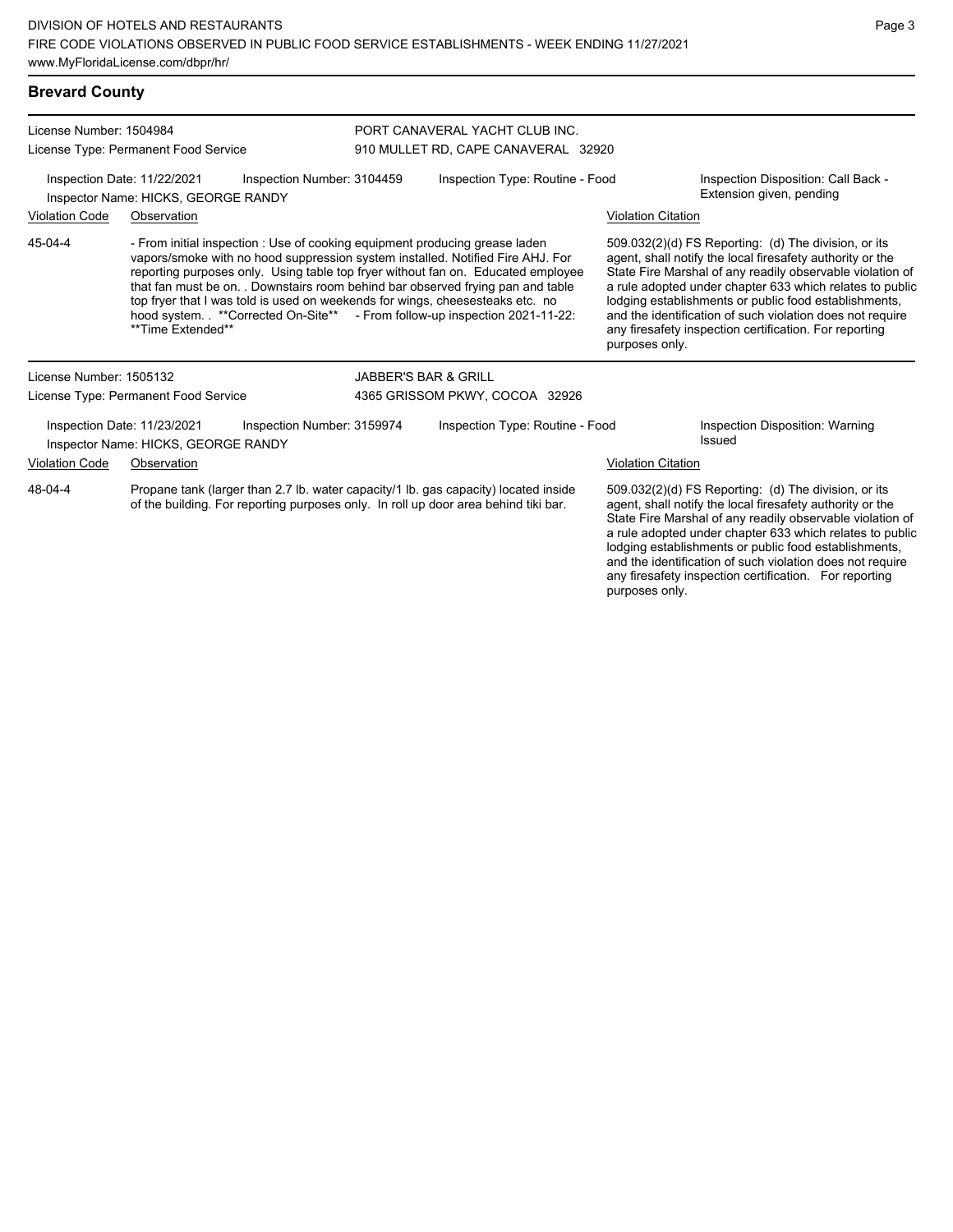| <b>Broward County</b>                                                                                |                                                              |                            |                                 |                                                                                              |                                                                     |                                                                                                                                                                                                                                                                                                                                                                                                                                                                                                          |  |  |  |
|------------------------------------------------------------------------------------------------------|--------------------------------------------------------------|----------------------------|---------------------------------|----------------------------------------------------------------------------------------------|---------------------------------------------------------------------|----------------------------------------------------------------------------------------------------------------------------------------------------------------------------------------------------------------------------------------------------------------------------------------------------------------------------------------------------------------------------------------------------------------------------------------------------------------------------------------------------------|--|--|--|
| License Number: 1621169                                                                              | License Type: Permanent Food Service                         |                            |                                 | ATLANTIC HOTEL & SPA - WILD THYME<br>601 N FORT LAUDERDALE BEACH BLVD, FORT LAUDERDALE 33304 |                                                                     |                                                                                                                                                                                                                                                                                                                                                                                                                                                                                                          |  |  |  |
|                                                                                                      | Inspection Date: 11/23/2021<br>Inspector Name: BRANN, JUSTIN | Inspection Number: 3141820 |                                 | Inspection Type: Routine - Food                                                              |                                                                     | Inspection Disposition: Inspection<br>Completed - No Further Action                                                                                                                                                                                                                                                                                                                                                                                                                                      |  |  |  |
| <b>Violation Code</b>                                                                                | Observation                                                  |                            |                                 |                                                                                              | <b>Violation Citation</b>                                           |                                                                                                                                                                                                                                                                                                                                                                                                                                                                                                          |  |  |  |
| 48-01-5                                                                                              | For reporting purposes only.                                 |                            |                                 | No current insurance inspector boiler report or boiler certificate available for boiler.     |                                                                     | 61C-1.004(10) FAC Reporting: (10) Heating and<br>ventilation - The heating and ventilation system shall be<br>kept in good repair or be installed to maintain a<br>minimum of 68 degrees Fahrenheit throughout the<br>building. The insurance inspectors boiler report is<br>required annually for power boilers and high<br>pressure/high temperature boilers and biannually for low<br>pressure steam or vapor heating boilers and shall be<br>posted in the boiler room. For reporting purposes only. |  |  |  |
| License Number: 1621170                                                                              |                                                              |                            |                                 | ATLANTIC HOTEL & SPA - POOL BAR                                                              |                                                                     |                                                                                                                                                                                                                                                                                                                                                                                                                                                                                                          |  |  |  |
| License Type: Permanent Food Service                                                                 |                                                              |                            |                                 | 601 N FORT LAUDERDALE BEACH BLVD, FORT LAUDERDALE 33304                                      |                                                                     |                                                                                                                                                                                                                                                                                                                                                                                                                                                                                                          |  |  |  |
|                                                                                                      | Inspection Date: 11/23/2021<br>Inspector Name: BRANN, JUSTIN | Inspection Number: 3146785 |                                 | Inspection Type: Routine - Food                                                              |                                                                     | Inspection Disposition: Inspection<br>Completed - No Further Action                                                                                                                                                                                                                                                                                                                                                                                                                                      |  |  |  |
| <b>Violation Code</b>                                                                                | Observation                                                  |                            |                                 |                                                                                              | <b>Violation Citation</b>                                           |                                                                                                                                                                                                                                                                                                                                                                                                                                                                                                          |  |  |  |
| 48-01-5                                                                                              | For reporting purposes only.                                 |                            |                                 | No current insurance inspector boiler report or boiler certificate available for boiler.     |                                                                     | 61C-1.004(10) FAC Reporting: (10) Heating and<br>ventilation - The heating and ventilation system shall be<br>kept in good repair or be installed to maintain a<br>minimum of 68 degrees Fahrenheit throughout the<br>building. The insurance inspectors boiler report is<br>required annually for power boilers and high<br>pressure/high temperature boilers and biannually for low<br>pressure steam or vapor heating boilers and shall be<br>posted in the boiler room. For reporting purposes only. |  |  |  |
| License Number: 1611912                                                                              |                                                              |                            |                                 | LONG JOHN SILVERS #31831                                                                     |                                                                     |                                                                                                                                                                                                                                                                                                                                                                                                                                                                                                          |  |  |  |
|                                                                                                      | License Type: Permanent Food Service                         |                            |                                 | 2799 W OAKLAND PARK BLVD, OAKLAND PARK 33311                                                 |                                                                     |                                                                                                                                                                                                                                                                                                                                                                                                                                                                                                          |  |  |  |
| Inspection Date: 11/22/2021<br>Inspection Number: 3131823<br>Inspector Name: MATTIELLO-ATASSI, MARIA |                                                              |                            | Inspection Type: Routine - Food |                                                                                              | Inspection Disposition: Inspection<br>Completed - No Further Action |                                                                                                                                                                                                                                                                                                                                                                                                                                                                                                          |  |  |  |
| <b>Violation Code</b>                                                                                | Observation                                                  |                            |                                 |                                                                                              | <b>Violation Citation</b>                                           |                                                                                                                                                                                                                                                                                                                                                                                                                                                                                                          |  |  |  |
| 45-02-4                                                                                              | extinguishers in kitchen.                                    |                            |                                 | Portable fire extinguisher gauge in red zone. For reporting purposes only. For 3             |                                                                     | $509.032(2)(d)$ FS Reporting: (d) The division, or its<br>agent, shall notify the local firesafety authority or the<br>State Fire Marshal of any readily observable violation of<br>a rule adopted under chapter 633 which relates to public<br>lodging establishments or public food establishments,                                                                                                                                                                                                    |  |  |  |

and the identification of such violation does not require any firesafety inspection certification. For reporting

purposes only.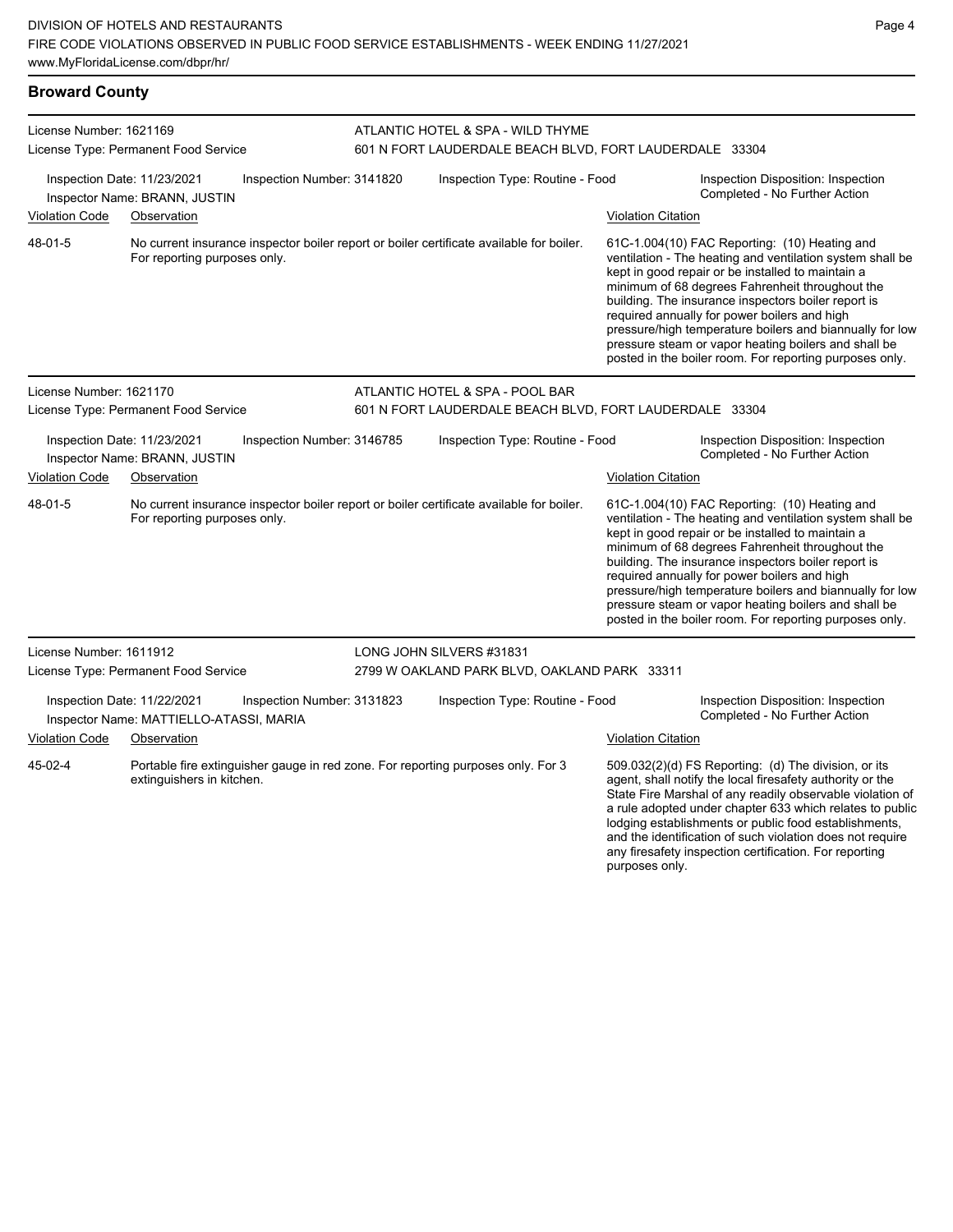| <b>Dade County</b>                   |                                                                |                                                                                                                                                        |                     |                                                                                                                                                                       |                           |                                                                                                                                                                                                                                                                                                                                                                                                                                                                                                          |
|--------------------------------------|----------------------------------------------------------------|--------------------------------------------------------------------------------------------------------------------------------------------------------|---------------------|-----------------------------------------------------------------------------------------------------------------------------------------------------------------------|---------------------------|----------------------------------------------------------------------------------------------------------------------------------------------------------------------------------------------------------------------------------------------------------------------------------------------------------------------------------------------------------------------------------------------------------------------------------------------------------------------------------------------------------|
| License Number: 2318646              | License Type: Permanent Food Service                           |                                                                                                                                                        | DOMINOS PIZZA #5193 | 437 E 49 ST, HIALEAH 330131867                                                                                                                                        |                           |                                                                                                                                                                                                                                                                                                                                                                                                                                                                                                          |
|                                      | Inspection Date: 11/19/2021<br>Inspector Name: JOSEPH, VANRIE  | Inspection Number: 3106123                                                                                                                             |                     | Inspection Type: Routine - Food                                                                                                                                       |                           | Inspection Disposition: Administrative<br>complaint recommended                                                                                                                                                                                                                                                                                                                                                                                                                                          |
| Violation Code                       | Observation                                                    |                                                                                                                                                        |                     |                                                                                                                                                                       | <b>Violation Citation</b> |                                                                                                                                                                                                                                                                                                                                                                                                                                                                                                          |
| 46-04-4                              |                                                                | Exit door locked. For reporting purposes only.                                                                                                         |                     |                                                                                                                                                                       | purposes only.            | 509.032(2)(d) FS Reporting: (d) The division, or its<br>agent, shall notify the local firesafety authority or the<br>State Fire Marshal of any readily observable violation of<br>a rule adopted under chapter 633 which relates to public<br>lodging establishments or public food establishments,<br>and the identification of such violation does not require<br>any firesafety inspection certification. For reporting                                                                               |
| License Number: 2325065              |                                                                |                                                                                                                                                        | <b>EATSY MIAMI</b>  |                                                                                                                                                                       |                           |                                                                                                                                                                                                                                                                                                                                                                                                                                                                                                          |
| License Type: Permanent Food Service |                                                                |                                                                                                                                                        |                     | 1082 NW 54 ST, MIAMI 33127                                                                                                                                            |                           |                                                                                                                                                                                                                                                                                                                                                                                                                                                                                                          |
|                                      | Inspection Date: 11/22/2021<br>Inspector Name: GONZALEZ, ERIK  | Inspection Number: 3110040                                                                                                                             |                     | Inspection Type: Routine - Food                                                                                                                                       |                           | Inspection Disposition: Inspection<br>Completed - No Further Action                                                                                                                                                                                                                                                                                                                                                                                                                                      |
| Violation Code<br>Observation        |                                                                |                                                                                                                                                        |                     |                                                                                                                                                                       | <b>Violation Citation</b> |                                                                                                                                                                                                                                                                                                                                                                                                                                                                                                          |
| 45-02-4                              |                                                                | Portable fire extinguisher gauge in red zone. For reporting purposes only.<br>Observed extinguisher in recharge zone located inside dessert prep area. |                     |                                                                                                                                                                       | purposes only.            | 509.032(2)(d) FS Reporting: (d) The division, or its<br>agent, shall notify the local firesafety authority or the<br>State Fire Marshal of any readily observable violation of<br>a rule adopted under chapter 633 which relates to public<br>lodging establishments or public food establishments,<br>and the identification of such violation does not require<br>any firesafety inspection certification. For reporting                                                                               |
| License Number: 2359755              |                                                                |                                                                                                                                                        |                     | REEF KITCHENS - VIN 70153                                                                                                                                             |                           |                                                                                                                                                                                                                                                                                                                                                                                                                                                                                                          |
|                                      | License Type: Mobile Food Dispensing Vehicle                   |                                                                                                                                                        |                     | 3452 N MIAMI AVE, MIAMI 33127                                                                                                                                         |                           |                                                                                                                                                                                                                                                                                                                                                                                                                                                                                                          |
|                                      | Inspection Date: 11/23/2021<br>Inspector Name: GONZALEZ, ERIK  | Inspection Number: 1240621                                                                                                                             |                     | Inspection Type: Routine - Food                                                                                                                                       |                           | Inspection Disposition: Inspection<br>Completed - No Further Action                                                                                                                                                                                                                                                                                                                                                                                                                                      |
| <b>Violation Code</b>                | Observation                                                    |                                                                                                                                                        |                     |                                                                                                                                                                       | <b>Violation Citation</b> |                                                                                                                                                                                                                                                                                                                                                                                                                                                                                                          |
| 45-02-4                              |                                                                | Portable fire extinguisher gauge in red zone. For reporting purposes only.<br>Observed extinguisher overcharged inside MFDV.                           |                     |                                                                                                                                                                       | purposes only.            | 509.032(2)(d) FS Reporting: (d) The division, or its<br>agent, shall notify the local firesafety authority or the<br>State Fire Marshal of any readily observable violation of<br>a rule adopted under chapter 633 which relates to public<br>lodging establishments or public food establishments,<br>and the identification of such violation does not require<br>any firesafety inspection certification. For reporting                                                                               |
| License Number: 2332927              |                                                                |                                                                                                                                                        |                     | JW MARRIOT MARQUIS HOTEL MAIN KITCHEN                                                                                                                                 |                           |                                                                                                                                                                                                                                                                                                                                                                                                                                                                                                          |
|                                      | License Type: Permanent Food Service                           |                                                                                                                                                        |                     | 255 BISCAYNE BLVD WAY, MIAMI 33131                                                                                                                                    |                           |                                                                                                                                                                                                                                                                                                                                                                                                                                                                                                          |
|                                      | Inspection Date: 11/23/2021<br>Inspector Name: HENLEY, LATONYA | Inspection Number: 3113287                                                                                                                             |                     | Inspection Type: Routine - Food                                                                                                                                       |                           | Inspection Disposition: Inspection<br>Completed - No Further Action                                                                                                                                                                                                                                                                                                                                                                                                                                      |
| <b>Violation Code</b>                | Observation                                                    |                                                                                                                                                        |                     |                                                                                                                                                                       | <b>Violation Citation</b> |                                                                                                                                                                                                                                                                                                                                                                                                                                                                                                          |
| 48-01-5                              |                                                                | For reporting purposes only. FL123651 expired 10/18/21, FL123652 expired<br>expired -10/18/21, FL123656, expired 10/18/21                              |                     | No current insurance inspector boiler report or boiler certificate available for boiler.<br>10/18/21, FL123653 expired 10/18/21, FL123654 expired -10/18/21, FL123655 |                           | 61C-1.004(10) FAC Reporting: (10) Heating and<br>ventilation - The heating and ventilation system shall be<br>kept in good repair or be installed to maintain a<br>minimum of 68 degrees Fahrenheit throughout the<br>building. The insurance inspectors boiler report is<br>required annually for power boilers and high<br>pressure/high temperature boilers and biannually for low<br>pressure steam or vapor heating boilers and shall be<br>posted in the boiler room. For reporting purposes only. |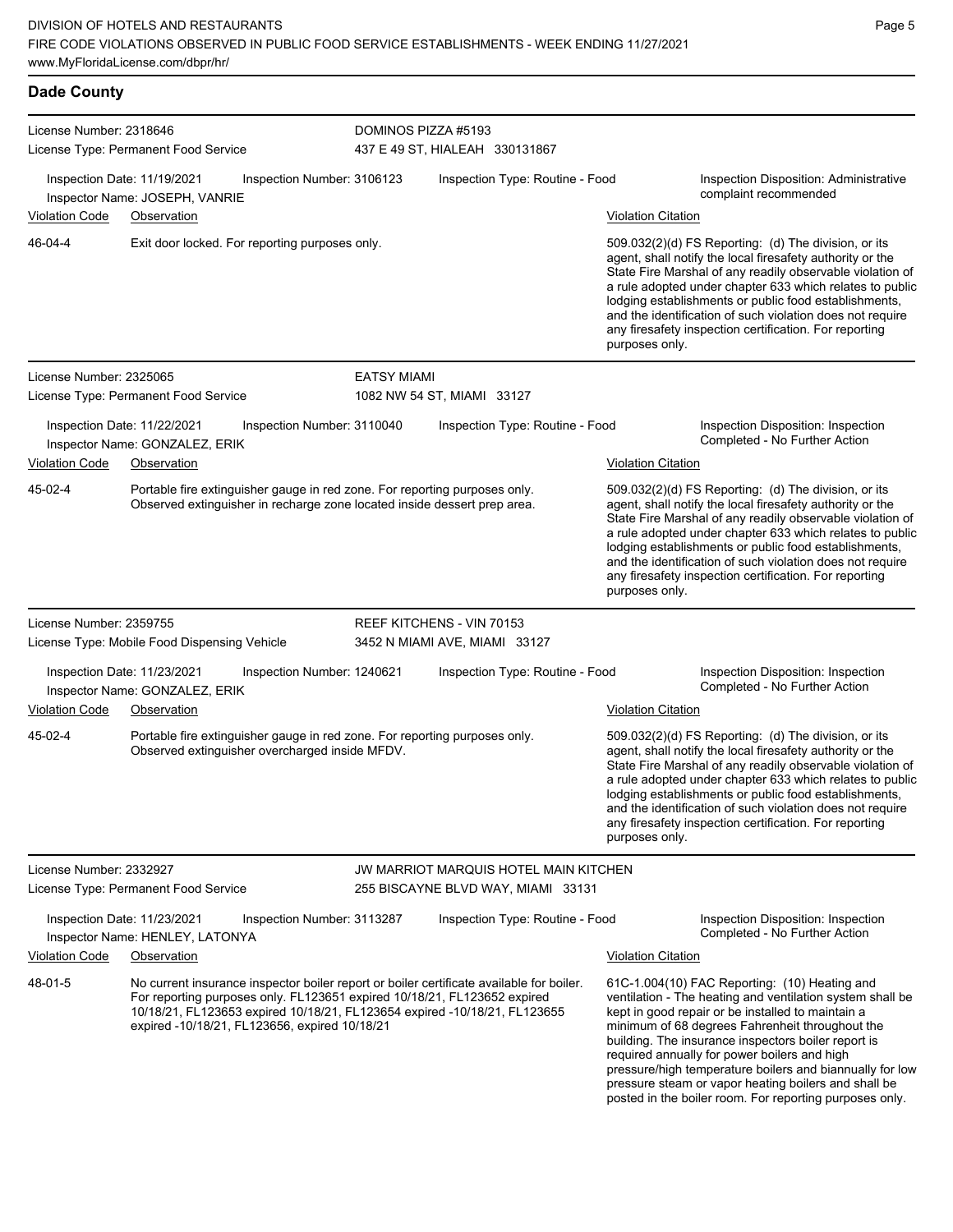#### **Dade County** License Number: 2332928 License Type: Permanent Food Service JW MARRIOT MARQUIS HOTEL BANQUET KITCHEN LEVEL 3 255 BISCAYNE BLVD WAY, MIAMI 33131 Inspection Date: 11/23/2021 Inspection Number: 3113323 Inspection Type: Routine - Food Inspection Disposition: Inspection Completed - No Further Action Inspector Name: HENLEY, LATONYA Violation Code Observation Violation Citation No current insurance inspector boiler report or boiler certificate available for boiler. For reporting purposes only. FL123651 expired 10/18/21, FL123652 expired 10/18/21, FL123653 expired 10/18/21, FL123654 expired -10/18/21, FL123655 expired -10/18/21, FL123656, expired 10/18/21 61C-1.004(10) FAC Reporting: (10) Heating and ventilation - The heating and ventilation system shall be kept in good repair or be installed to maintain a minimum of 68 degrees Fahrenheit throughout the building. The insurance inspectors boiler report is required annually for power boilers and high pressure/high temperature boilers and biannually for low pressure steam or vapor heating boilers and shall be posted in the boiler room. For reporting purposes only. 48-01-5 License Number: 2332929 License Type: Permanent Food Service BOULUDSUD MEDITERRANEE 255 BISCAYNE BLVD WAY, MIAMI 33131 Inspection Date: 11/23/2021 Inspection Number: 3125717 Inspection Type: Routine - Food Inspection Disposition: Inspection Inspector Name: HENLEY, LATONYA Violation Code Observation Violation Citation No current insurance inspector boiler report or boiler certificate available for boiler. For reporting purposes only. FL123651,expiration date 10/18/21; FL 123652, expiration date 10/18/21; FL123653, expiration date 10/18/21; FL123654 Expiration date 10/18/21; FL123655, expiration date 10/18/21; FL123656, expiration date, 10/18/21 61C-1.004(10) FAC Reporting: (10) Heating and ventilation - The heating and ventilation system shall be kept in good repair or be installed to maintain a minimum of 68 degrees Fahrenheit throughout the building. The insurance inspectors boiler report is required annually for power boilers and high pressure/high temperature boilers and biannually for low pressure steam or vapor heating boilers and shall be posted in the boiler room. For reporting purposes only. 48-01-5 License Number: 2332977 License Type: Permanent Food Service JW MARRIOTT MARQUIS HOTEL CONCIERGE LOUNGE 255 BISCAYNE BLVD WAY, MIAMI 33131 Inspection Date: 11/23/2021 Inspection Number: 3107129 Inspection Type: Routine - Food Inspection Disposition: Inspection Inspector Name: HENLEY, LATONYA **Completed - No Further Action** Violation Code Observation Violation Citation No current insurance inspector boiler report or boiler certificate available for boiler. For reporting purposes only. FL123651 expired 10/18/21, FL123652 expired 10/18/21, FL123653 expired 10/18/21, FL123654 expired -10/18/21, FL123655 expired -10/18/21, FL123656, expired 10/18/21 61C-1.004(10) FAC Reporting: (10) Heating and ventilation - The heating and ventilation system shall be kept in good repair or be installed to maintain a minimum of 68 degrees Fahrenheit throughout the building. The insurance inspectors boiler report is required annually for power boilers and high pressure/high temperature boilers and biannually for low pressure steam or vapor heating boilers and shall be posted in the boiler room. For reporting purposes only. 48-01-5

License Number: 2332978

48-01-5

License Type: Permanent Food Service

BEAUX ARTS CONCIERGE LOUNGE 255 BISCAYNE BLVD WAY, MIAMI 33131

For reporting purposes only. FL123651 expired 10/18/21, FL123652 expired 10/18/21, FL123653 expired 10/18/21, FL123654 expired -10/18/21, FL123655

expired -10/18/21, FL123656, expired 10/18/21

Inspection Date: 11/23/2021 Inspection Number: 3101046 Inspection Type: Routine - Food Inspection Disposition: Inspection Completed - No Further Action Inspector Name: HENLEY, LATONYA

### Violation Code Observation Violation Citation

No current insurance inspector boiler report or boiler certificate available for boiler. 61C-1.004(10) FAC Reporting: (10) Heating and ventilation - The heating and ventilation system shall be kept in good repair or be installed to maintain a minimum of 68 degrees Fahrenheit throughout the building. The insurance inspectors boiler report is required annually for power boilers and high pressure/high temperature boilers and biannually for low pressure steam or vapor heating boilers and shall be posted in the boiler room. For reporting purposes only.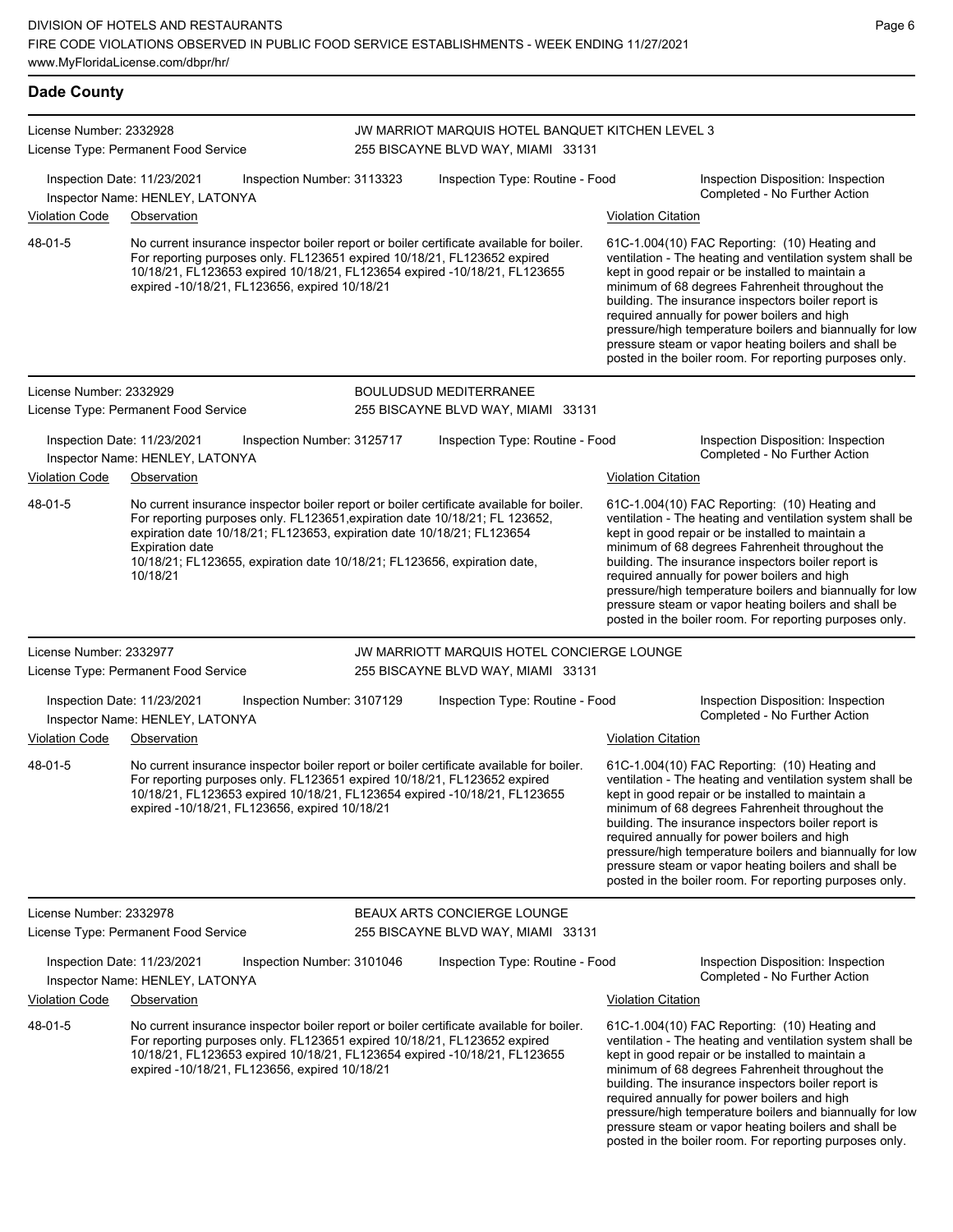| <b>Dade County</b>                                                                           |                                                                                                                                                 |                                                                                                                                                                                                                                                                                                                |                                                       |                                                                                    |                                                                                                                   |                                                                                                                                                                                                                                                                                                                                                                                                                                              |  |  |
|----------------------------------------------------------------------------------------------|-------------------------------------------------------------------------------------------------------------------------------------------------|----------------------------------------------------------------------------------------------------------------------------------------------------------------------------------------------------------------------------------------------------------------------------------------------------------------|-------------------------------------------------------|------------------------------------------------------------------------------------|-------------------------------------------------------------------------------------------------------------------|----------------------------------------------------------------------------------------------------------------------------------------------------------------------------------------------------------------------------------------------------------------------------------------------------------------------------------------------------------------------------------------------------------------------------------------------|--|--|
| License Number: 2335302<br>License Type: Permanent Food Service                              |                                                                                                                                                 |                                                                                                                                                                                                                                                                                                                | THE UNION BEER STORE<br>1547 SW 8 STREET, MIAMI 33135 |                                                                                    |                                                                                                                   |                                                                                                                                                                                                                                                                                                                                                                                                                                              |  |  |
| Inspection Date: 11/24/2021<br>Inspection Number: 3120992<br>Inspector Name: GARCIA, B OSCAR |                                                                                                                                                 |                                                                                                                                                                                                                                                                                                                |                                                       | Inspection Disposition: Call Back -<br>Inspection Type: Routine - Food<br>Complied |                                                                                                                   |                                                                                                                                                                                                                                                                                                                                                                                                                                              |  |  |
| <b>Violation Code</b><br>Observation                                                         |                                                                                                                                                 |                                                                                                                                                                                                                                                                                                                | <b>Violation Citation</b>                             |                                                                                    |                                                                                                                   |                                                                                                                                                                                                                                                                                                                                                                                                                                              |  |  |
| 45-04-4                                                                                      |                                                                                                                                                 | - From initial inspection : Use of cooking equipment producing grease laden<br>vapors/smoke with no hood suppression system installed. Notified Fire AHJ. For<br>reporting purposes only. **Repeat Violation** - From follow-up inspection<br>2021-11-24: observed vapors from cooked beef. ** Time Extended** |                                                       |                                                                                    |                                                                                                                   | 509.032(2)(d) FS Reporting: (d) The division, or its<br>agent, shall notify the local firesafety authority or the<br>State Fire Marshal of any readily observable violation of<br>a rule adopted under chapter 633 which relates to public<br>lodging establishments or public food establishments,<br>and the identification of such violation does not require<br>any firesafety inspection certification. For reporting<br>purposes only. |  |  |
| License Number: 2333852                                                                      |                                                                                                                                                 |                                                                                                                                                                                                                                                                                                                |                                                       | <b>SHIRAZ BISTRO &amp; MARKET</b>                                                  |                                                                                                                   |                                                                                                                                                                                                                                                                                                                                                                                                                                              |  |  |
|                                                                                              | License Type: Permanent Food Service                                                                                                            |                                                                                                                                                                                                                                                                                                                | 9630 SW 77 AVE, MIAMI 33156                           |                                                                                    |                                                                                                                   |                                                                                                                                                                                                                                                                                                                                                                                                                                              |  |  |
|                                                                                              | Inspection Date: 11/22/2021<br>Inspector Name: PICO, JORGE                                                                                      | Inspection Number: 3143384                                                                                                                                                                                                                                                                                     |                                                       | Inspection Type: Routine - Food                                                    |                                                                                                                   | Inspection Disposition: Inspection<br>Completed - No Further Action                                                                                                                                                                                                                                                                                                                                                                          |  |  |
| <b>Violation Code</b>                                                                        | Observation                                                                                                                                     |                                                                                                                                                                                                                                                                                                                |                                                       |                                                                                    | <b>Violation Citation</b>                                                                                         |                                                                                                                                                                                                                                                                                                                                                                                                                                              |  |  |
| 46-01-4                                                                                      | Marked exit/path to marked exit blocked. For reporting purposes only.<br>Observed a garbage can on front of the exit door. **Repeat Violation** |                                                                                                                                                                                                                                                                                                                |                                                       |                                                                                    | 509.032(2)(d) FS Reporting: (d) The division, or its<br>agent, shall notify the local firesafety authority or the |                                                                                                                                                                                                                                                                                                                                                                                                                                              |  |  |

agent, shall notify the local firesafety authority or the State Fire Marshal of any readily observable violation of a rule adopted under chapter 633 which relates to public lodging establishments or public food establishments, and the identification of such violation does not require any firesafety inspection certification. For reporting purposes only.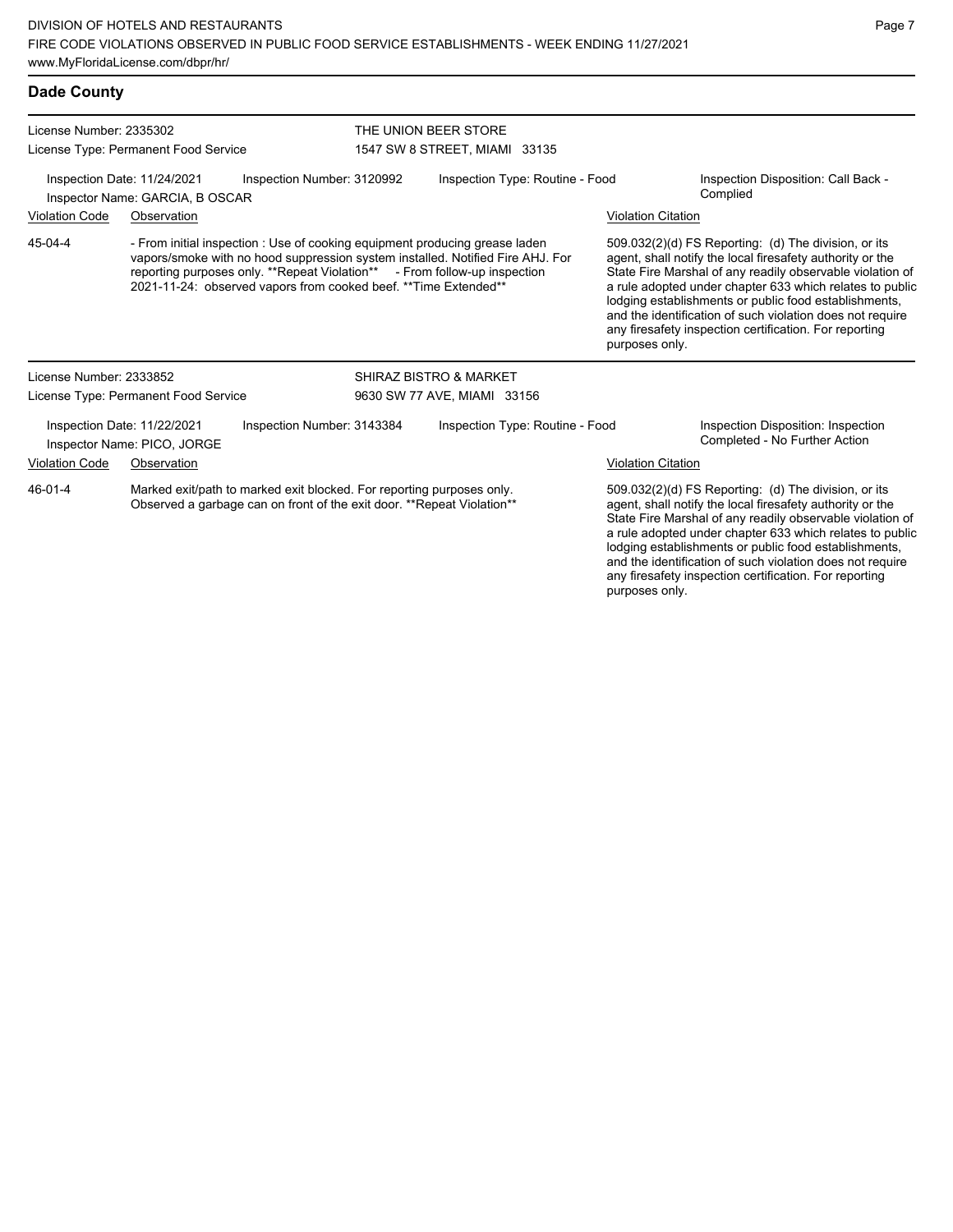# **Duval County**

| License Number: 2614791<br>License Type: Permanent Food Service |                                                                                                               |                            | JIMMY JOHN'S GOURMET SANDWICHES STORE #2023<br>510 AIRPORT CIRCLE DRIVE SUITE 106, JACKSONVILLE 32218 |                                 |  |                           |                                                                                                                                                                                                                                                                                                                                                                                                                            |
|-----------------------------------------------------------------|---------------------------------------------------------------------------------------------------------------|----------------------------|-------------------------------------------------------------------------------------------------------|---------------------------------|--|---------------------------|----------------------------------------------------------------------------------------------------------------------------------------------------------------------------------------------------------------------------------------------------------------------------------------------------------------------------------------------------------------------------------------------------------------------------|
| Inspection Date: 11/23/2021                                     | Inspector Name: PERRY, DENNIS                                                                                 | Inspection Number: 3159591 |                                                                                                       | Inspection Type: Routine - Food |  |                           | Inspection Disposition: Administrative<br>complaint recommended                                                                                                                                                                                                                                                                                                                                                            |
| <b>Violation Code</b>                                           | Observation                                                                                                   |                            |                                                                                                       |                                 |  | <b>Violation Citation</b> |                                                                                                                                                                                                                                                                                                                                                                                                                            |
| 45-02-4                                                         | Portable fire extinguisher gauge in red zone. For reporting purposes only.<br>Fire extinguisher by back door. |                            |                                                                                                       |                                 |  | purposes only.            | 509.032(2)(d) FS Reporting: (d) The division, or its<br>agent, shall notify the local firesafety authority or the<br>State Fire Marshal of any readily observable violation of<br>a rule adopted under chapter 633 which relates to public<br>lodging establishments or public food establishments,<br>and the identification of such violation does not require<br>any firesafety inspection certification. For reporting |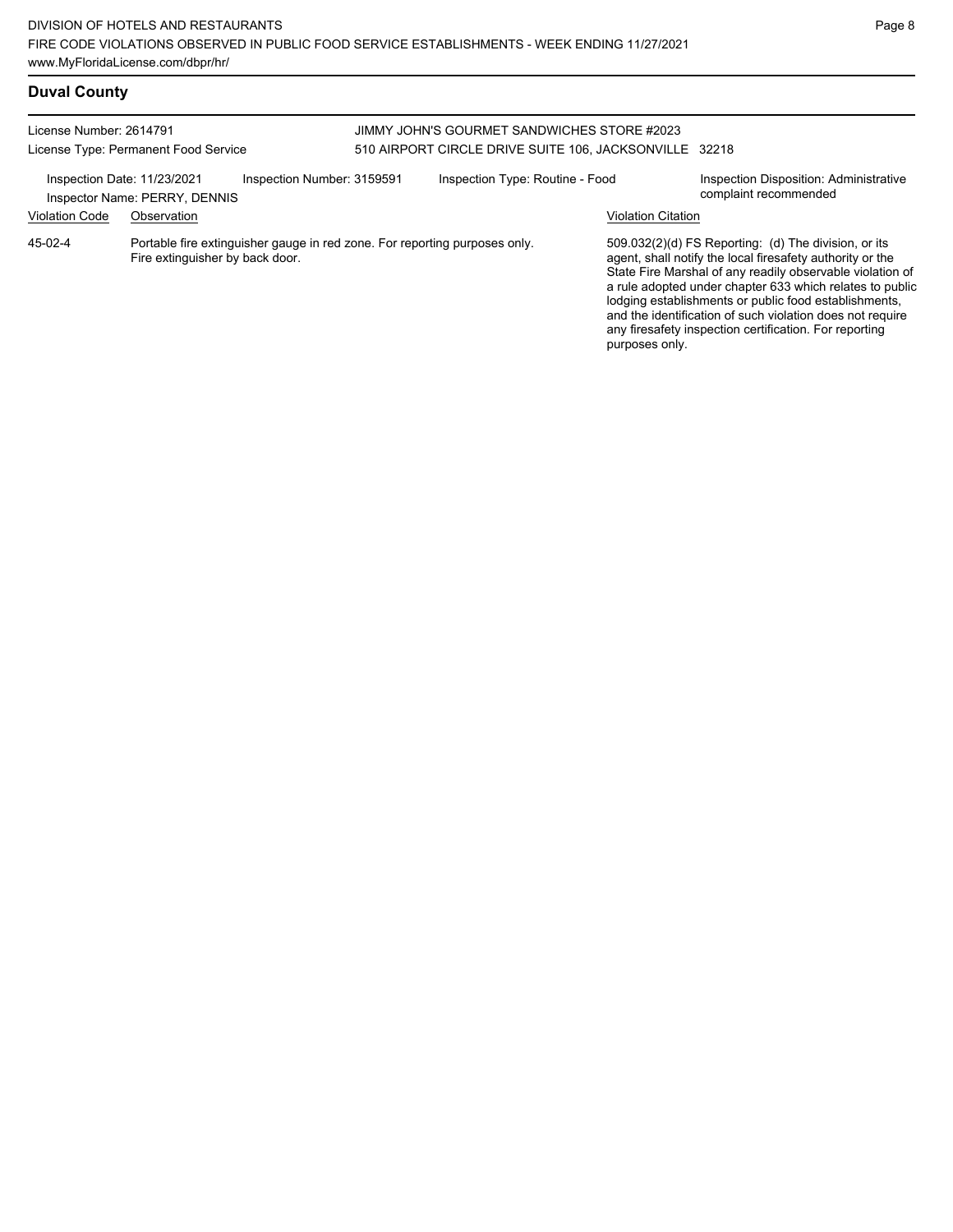| <b>Hillsborough County</b> |                                                                                                                   |                            |                  |                                                                                                                                                             |                           |                                                                                                                                                                                                                                                                                                                                                                                                                            |
|----------------------------|-------------------------------------------------------------------------------------------------------------------|----------------------------|------------------|-------------------------------------------------------------------------------------------------------------------------------------------------------------|---------------------------|----------------------------------------------------------------------------------------------------------------------------------------------------------------------------------------------------------------------------------------------------------------------------------------------------------------------------------------------------------------------------------------------------------------------------|
| License Number: 3912144    | License Type: Permanent Food Service                                                                              |                            |                  | CHIPOTLE MEXICAN GRILL #1626<br>829 EAST BLOOMINGDALE AVE, BRANDON 33511                                                                                    |                           |                                                                                                                                                                                                                                                                                                                                                                                                                            |
|                            | Inspection Date: 11/22/2021<br>Inspector Name: MOULDER, BRITTANY                                                  | Inspection Number: 3172020 |                  | Inspection Type: Complaint Full                                                                                                                             |                           | Inspection Disposition: Inspection<br>Completed - No Further Action                                                                                                                                                                                                                                                                                                                                                        |
| <b>Violation Code</b>      | Observation                                                                                                       |                            |                  |                                                                                                                                                             | <b>Violation Citation</b> |                                                                                                                                                                                                                                                                                                                                                                                                                            |
| 45-02-4                    | Portable fire extinguisher gauge in red zone. For reporting purposes only.<br>Near back door                      |                            |                  |                                                                                                                                                             | purposes only.            | 509.032(2)(d) FS Reporting: (d) The division, or its<br>agent, shall notify the local firesafety authority or the<br>State Fire Marshal of any readily observable violation of<br>a rule adopted under chapter 633 which relates to public<br>lodging establishments or public food establishments,<br>and the identification of such violation does not require<br>any firesafety inspection certification. For reporting |
| 46-01-4                    | Marked exit/path to marked exit blocked. For reporting purposes only.<br>Observed back exit door blocked by boxes |                            |                  | Corrected-observed employee remove boxes from door way **Corrected On-Site**                                                                                | purposes only.            | 509.032(2)(d) FS Reporting: (d) The division, or its<br>agent, shall notify the local firesafety authority or the<br>State Fire Marshal of any readily observable violation of<br>a rule adopted under chapter 633 which relates to public<br>lodging establishments or public food establishments,<br>and the identification of such violation does not require<br>any firesafety inspection certification. For reporting |
| License Number: 3915485    |                                                                                                                   |                            | CHICK-FIL-A      |                                                                                                                                                             |                           |                                                                                                                                                                                                                                                                                                                                                                                                                            |
|                            | License Type: Permanent Food Service                                                                              |                            |                  | 1504 E BRANDON BOULEVARD, BRANDON 33511-5625                                                                                                                |                           |                                                                                                                                                                                                                                                                                                                                                                                                                            |
|                            | Inspection Date: 11/22/2021<br>Inspector Name: MOULDER, BRITTANY                                                  | Inspection Number: 3127280 |                  | Inspection Type: Routine - Food                                                                                                                             |                           | Inspection Disposition: Inspection<br>Completed - No Further Action                                                                                                                                                                                                                                                                                                                                                        |
| <b>Violation Code</b>      | Observation                                                                                                       |                            |                  |                                                                                                                                                             | <b>Violation Citation</b> |                                                                                                                                                                                                                                                                                                                                                                                                                            |
| 45-05-4                    | purposes only.<br>On silver extinguisher stored under hand sink near walk-in freezer                              |                            |                  | Portable fire extinguisher missing from its designated location. For reporting<br>Corrected-observed employee move to proper location **Corrected On-Site** | purposes only.            | 509.032(2)(d) FS Reporting: (d) The division, or its<br>agent, shall notify the local firesafety authority or the<br>State Fire Marshal of any readily observable violation of<br>a rule adopted under chapter 633 which relates to public<br>lodging establishments or public food establishments,<br>and the identification of such violation does not require<br>any firesafety inspection certification. For reporting |
| License Number: 3917857    |                                                                                                                   |                            | <b>SWEETFISH</b> |                                                                                                                                                             |                           |                                                                                                                                                                                                                                                                                                                                                                                                                            |
|                            | License Type: Permanent Food Service                                                                              |                            |                  | 811 N TAMPA ST STE 130, TAMPA 33602                                                                                                                         |                           |                                                                                                                                                                                                                                                                                                                                                                                                                            |
|                            | Inspection Date: 11/24/2021<br>Inspector Name: EHLERS, MICHAEL                                                    | Inspection Number: 3172805 |                  | Inspection Type: Complaint Full                                                                                                                             |                           | Inspection Disposition: Warning<br><b>Issued</b>                                                                                                                                                                                                                                                                                                                                                                           |
| <b>Violation Code</b>      | Observation                                                                                                       |                            |                  |                                                                                                                                                             | <b>Violation Citation</b> |                                                                                                                                                                                                                                                                                                                                                                                                                            |
| 45-04-4                    | Establishment added counter top fryers for frying tempura rolls.                                                  |                            |                  | Use of cooking equipment producing grease laden vapors/smoke with no hood<br>suppression system installed. Notified Fire AHJ. For reporting purposes only.  | purposes only.            | 509.032(2)(d) FS Reporting: (d) The division, or its<br>agent, shall notify the local firesafety authority or the<br>State Fire Marshal of any readily observable violation of<br>a rule adopted under chapter 633 which relates to public<br>lodging establishments or public food establishments,<br>and the identification of such violation does not require<br>any firesafety inspection certification. For reporting |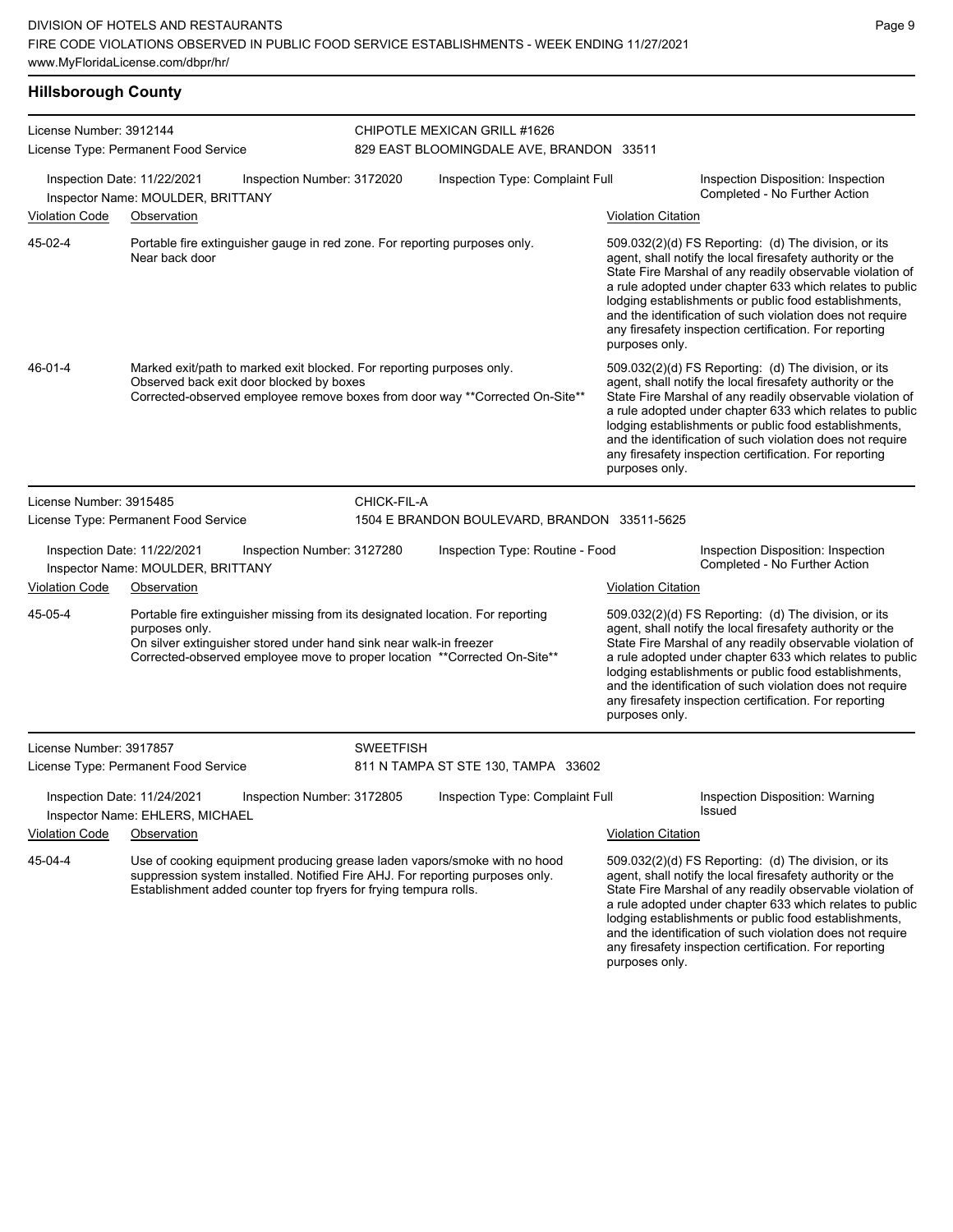| License Number: 3909017 |                                                              | <b>MAMAS KITCHEN 3</b>                                                                                                                                                                                                                                                                             |                                 |                                                                                                                                                                                                                                                                                                                                                                                                                                              |  |  |  |  |
|-------------------------|--------------------------------------------------------------|----------------------------------------------------------------------------------------------------------------------------------------------------------------------------------------------------------------------------------------------------------------------------------------------------|---------------------------------|----------------------------------------------------------------------------------------------------------------------------------------------------------------------------------------------------------------------------------------------------------------------------------------------------------------------------------------------------------------------------------------------------------------------------------------------|--|--|--|--|
|                         | License Type: Permanent Food Service                         |                                                                                                                                                                                                                                                                                                    | 9312 N FLORIDA AVE, TAMPA 33612 |                                                                                                                                                                                                                                                                                                                                                                                                                                              |  |  |  |  |
|                         | Inspection Date: 11/23/2021<br>Inspector Name: CESAR, RACHEL | Inspection Number: 3125677                                                                                                                                                                                                                                                                         | Inspection Type: Routine - Food | <b>Inspection Disposition: Emergency</b><br>Order Callback Complied                                                                                                                                                                                                                                                                                                                                                                          |  |  |  |  |
| <b>Violation Code</b>   | Observation                                                  |                                                                                                                                                                                                                                                                                                    |                                 | <b>Violation Citation</b>                                                                                                                                                                                                                                                                                                                                                                                                                    |  |  |  |  |
| 47-02-4                 |                                                              | - From initial inspection : Observed scorch marks around electrical outlet. For<br>reporting purposes only. Next to walk in freezer and on the right side of the dish<br>machine. - From follow-up inspection 2021-11-22: ** Time Extended**<br>follow-up inspection 2021-11-23: **Time Extended** | - From                          | 509.032(2)(d) FS Reporting: (d) The division, or its<br>agent, shall notify the local firesafety authority or the<br>State Fire Marshal of any readily observable violation of<br>a rule adopted under chapter 633 which relates to public<br>lodging establishments or public food establishments,<br>and the identification of such violation does not require<br>any firesafety inspection certification. For reporting<br>purposes only. |  |  |  |  |
| 47-02-4                 |                                                              | - From initial inspection : Observed scorch marks around electrical outlet. For<br>reporting purposes only. Next to walk in freezer and on the right side of the dish<br>machine. - From follow-up inspection 2021-11-22: ** Time Extended**                                                       |                                 | 509.032(2)(d) FS Reporting: (d) The division, or its<br>agent, shall notify the local firesafety authority or the<br>State Fire Marshal of any readily observable violation of<br>a rule adopted under chapter 633 which relates to public<br>lodging establishments or public food establishments,<br>and the identification of such violation does not require<br>any firesafety inspection certification. For reporting<br>purposes only. |  |  |  |  |
| 47-02-4                 |                                                              | Observed scorch marks around electrical outlet. For reporting purposes only. Next<br>to walk in freezer and on the right side of the dish machine.                                                                                                                                                 |                                 | 509.032(2)(d) FS Reporting: (d) The division, or its<br>agent, shall notify the local firesafety authority or the<br>State Fire Marshal of any readily observable violation of<br>a rule adopted under chapter 633 which relates to public<br>lodging establishments or public food establishments,<br>and the identification of such violation does not require<br>any firesafety inspection certification. For reporting<br>purposes only. |  |  |  |  |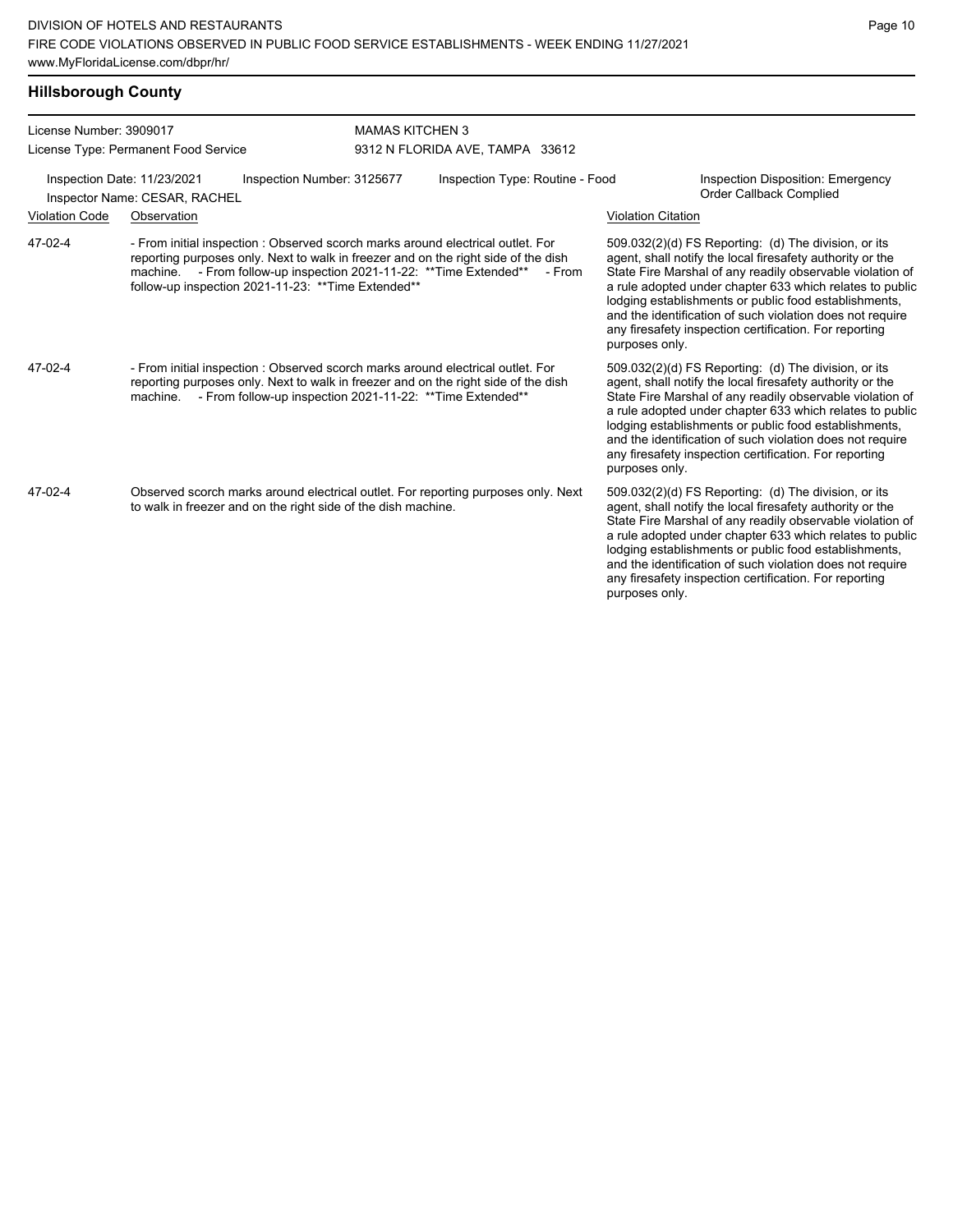#### License Number: 5600711 License Type: Permanent Food Service ROCKY BAYOU C C SNACK BAR 600 GOLF COURSE DR, NICEVILLE 32578 Inspection Date: 11/23/2021 Inspection Number: 3115142 Inspection Type: Routine - Food Inspection Disposition: Inspection<br>Inspector Name: BURROUGHS, RICHARD Inspector Name: BURROUGHS, RICHARD Violation Code Observation Violation Citation Flammables stored/debris present in attic/basement. For reporting purposes only. - three propane tanks stored in downstairs storage room next to chest reach-in freezer. Manager took outside. \*\*Corrected On-Site\*\* 61C-1.004(6) FAC Reporting: (6) Attics, basements, boiler rooms, meter rooms, laundry rooms, and storage rooms shall be kept clean and free of debris and flammables. For reporting purposes only. 49-02-4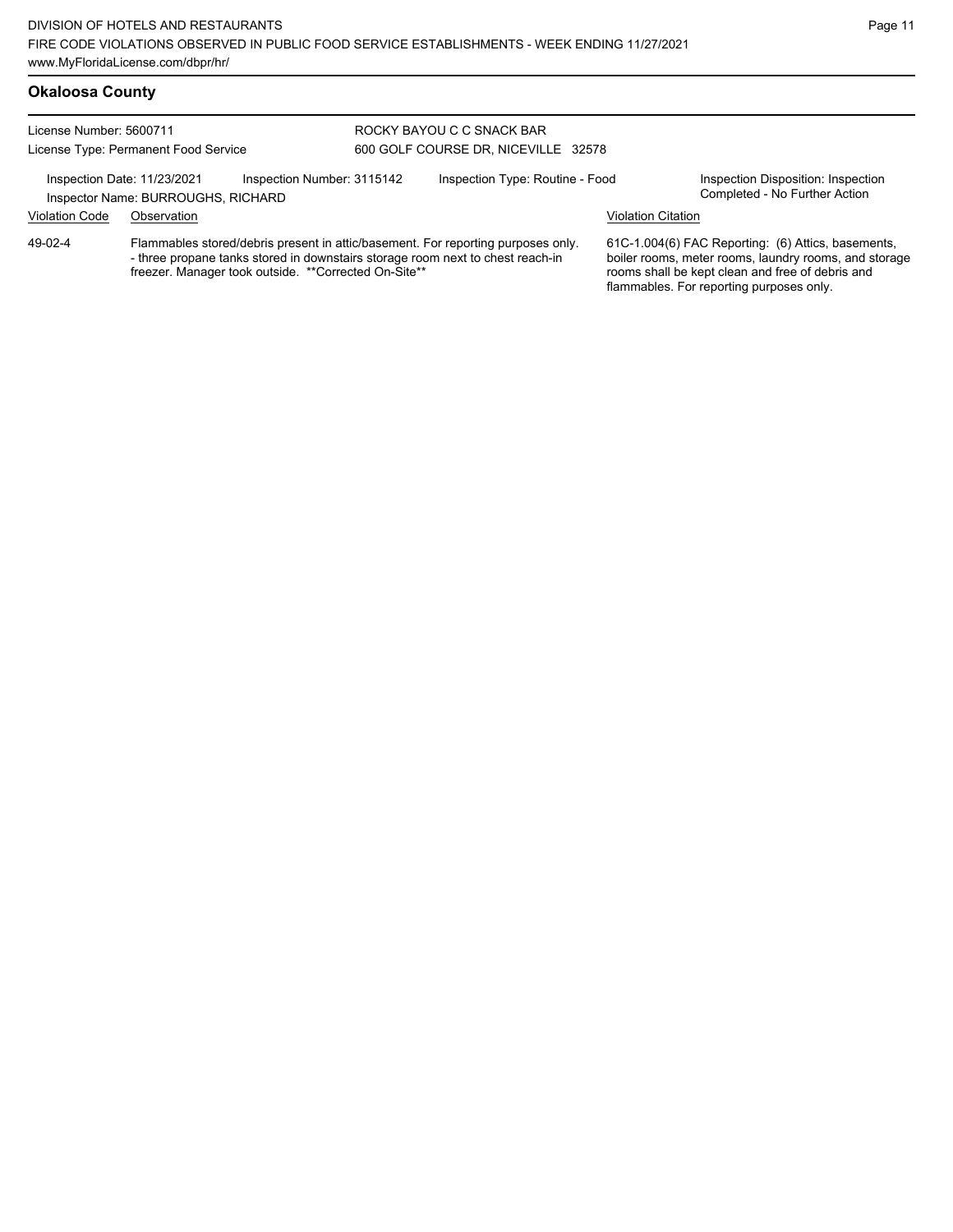| License Number: 5815302<br>License Type: Permanent Food Service<br>Inspection Number: 3130823<br>Inspection Date: 11/23/2021<br>Inspector Name: PASIECKI, VICTORIA |             |                                                                                                                      |                                 | <b>MARCO'S PIZZA</b>                        |                                                                     |                                                                                                                                                                                                                                                                                                                                                                                                                            |  |  |  |
|--------------------------------------------------------------------------------------------------------------------------------------------------------------------|-------------|----------------------------------------------------------------------------------------------------------------------|---------------------------------|---------------------------------------------|---------------------------------------------------------------------|----------------------------------------------------------------------------------------------------------------------------------------------------------------------------------------------------------------------------------------------------------------------------------------------------------------------------------------------------------------------------------------------------------------------------|--|--|--|
|                                                                                                                                                                    |             |                                                                                                                      |                                 | 2414 W OAK RIDGE ROAD UNIT A, ORLANDO 32809 |                                                                     |                                                                                                                                                                                                                                                                                                                                                                                                                            |  |  |  |
|                                                                                                                                                                    |             |                                                                                                                      | Inspection Type: Routine - Food |                                             | Inspection Disposition: Inspection<br>Completed - No Further Action |                                                                                                                                                                                                                                                                                                                                                                                                                            |  |  |  |
| <b>Violation Code</b>                                                                                                                                              | Observation |                                                                                                                      |                                 |                                             | <b>Violation Citation</b>                                           |                                                                                                                                                                                                                                                                                                                                                                                                                            |  |  |  |
| 46-01-4                                                                                                                                                            |             | Marked exit/path to marked exit blocked. For reporting purposes only.<br>Rear door exit blocked with cardboard boxes |                                 |                                             | purposes only.                                                      | 509.032(2)(d) FS Reporting: (d) The division, or its<br>agent, shall notify the local firesafety authority or the<br>State Fire Marshal of any readily observable violation of<br>a rule adopted under chapter 633 which relates to public<br>lodging establishments or public food establishments,<br>and the identification of such violation does not require<br>any firesafety inspection certification. For reporting |  |  |  |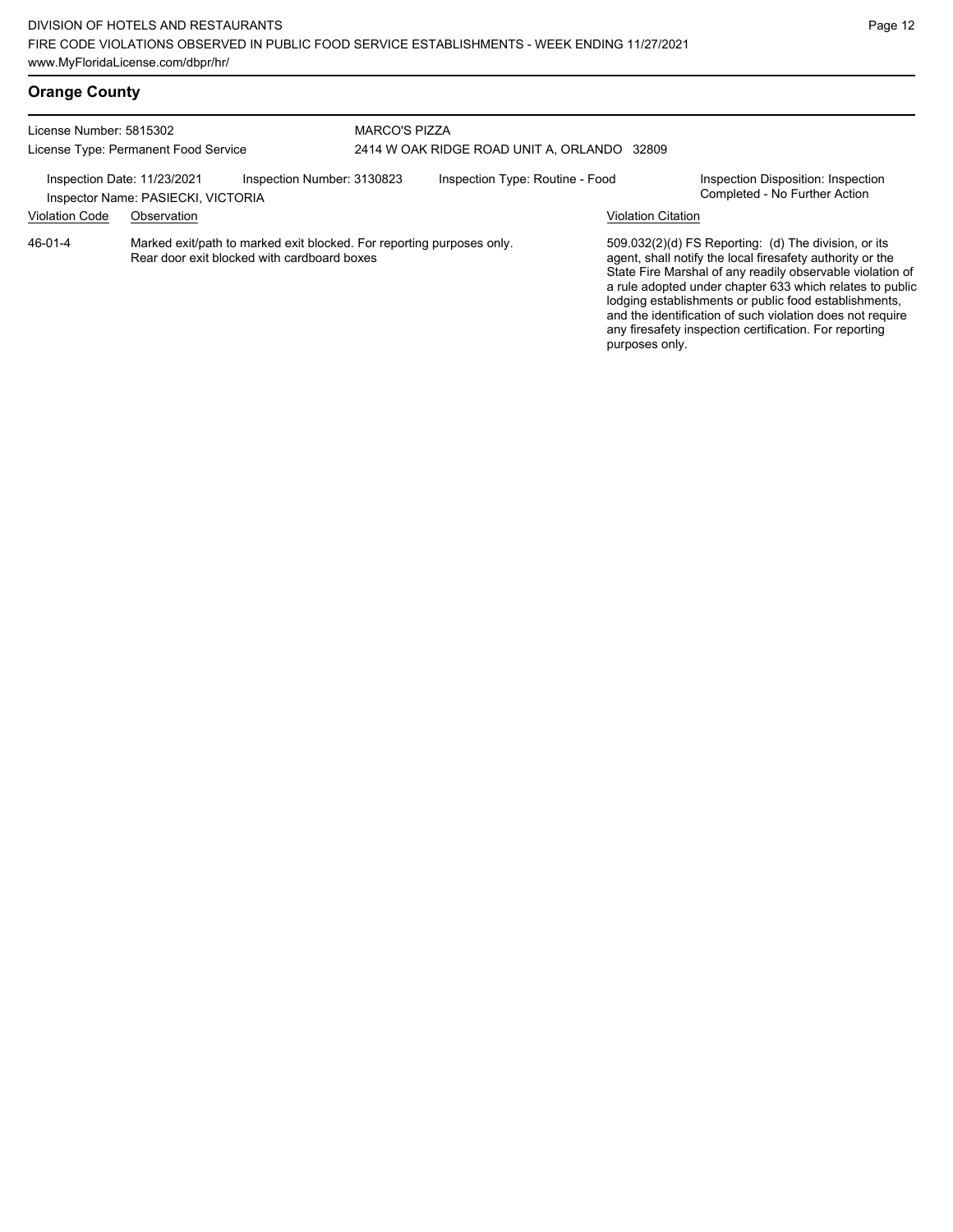### **Palm Beach County**

| License Number: 6021586<br>License Type: Permanent Food Service |                                                                  |                                                                            | <b>SILVERBALL MUSEUM</b><br>19 NE 3RD AVE, DELRAY BEACH 33483 |                                                                                                                                                                        |                                                                     |                                                                                                                                                                                                                                                                                                                                                                                                                            |  |  |
|-----------------------------------------------------------------|------------------------------------------------------------------|----------------------------------------------------------------------------|---------------------------------------------------------------|------------------------------------------------------------------------------------------------------------------------------------------------------------------------|---------------------------------------------------------------------|----------------------------------------------------------------------------------------------------------------------------------------------------------------------------------------------------------------------------------------------------------------------------------------------------------------------------------------------------------------------------------------------------------------------------|--|--|
|                                                                 | Inspection Date: 11/22/2021<br>Inspector Name: GOODWIN, NICHOLAS | Inspection Number: 3144898                                                 |                                                               | Inspection Type: Routine - Food                                                                                                                                        | Inspection Disposition: Inspection<br>Completed - No Further Action |                                                                                                                                                                                                                                                                                                                                                                                                                            |  |  |
| <b>Violation Code</b>                                           | Observation                                                      |                                                                            |                                                               |                                                                                                                                                                        | <b>Violation Citation</b>                                           |                                                                                                                                                                                                                                                                                                                                                                                                                            |  |  |
| 45-02-4                                                         | bar                                                              |                                                                            |                                                               | Portable fire extinguisher gauge in red zone. For reporting purposes only. Fire<br>extinguisher located next to shipwreck bar. Fire extinguisher located at downstairs | purposes only.                                                      | 509.032(2)(d) FS Reporting: (d) The division, or its<br>agent, shall notify the local firesafety authority or the<br>State Fire Marshal of any readily observable violation of<br>a rule adopted under chapter 633 which relates to public<br>lodging establishments or public food establishments,<br>and the identification of such violation does not require<br>any firesafety inspection certification. For reporting |  |  |
| License Number: 6019178                                         |                                                                  |                                                                            | <b>CRAZY UNCLE MIKE'S</b>                                     |                                                                                                                                                                        |                                                                     |                                                                                                                                                                                                                                                                                                                                                                                                                            |  |  |
|                                                                 | License Type: Permanent Food Service                             |                                                                            |                                                               | 6450 N FEDERAL HWY, BOCA RATON 33487                                                                                                                                   |                                                                     |                                                                                                                                                                                                                                                                                                                                                                                                                            |  |  |
|                                                                 | Inspection Date: 11/23/2021<br>Inspector Name: GOODWIN, NICHOLAS | Inspection Number: 3137354                                                 |                                                               | Inspection Type: Routine - Food                                                                                                                                        |                                                                     | Inspection Disposition: Inspection<br>Completed - No Further Action                                                                                                                                                                                                                                                                                                                                                        |  |  |
| <b>Violation Code</b>                                           | Observation                                                      |                                                                            |                                                               |                                                                                                                                                                        | <b>Violation Citation</b>                                           |                                                                                                                                                                                                                                                                                                                                                                                                                            |  |  |
| 48-04-4                                                         | On-Site**                                                        | of the building. For reporting purposes only. Operator removed **Corrected |                                                               | Propane tank (larger than 2.7 lb. water capacity/1 lb. gas capacity) located inside                                                                                    |                                                                     | 509.032(2)(d) FS Reporting: (d) The division, or its<br>agent, shall notify the local firesafety authority or the<br>State Fire Marshal of any readily observable violation of<br>a rule adopted under chapter 633 which relates to public<br>lodging establishments or public food establishments,<br>and the identification of such violation does not require<br>any firesafety inspection certification. For reporting |  |  |

purposes only.